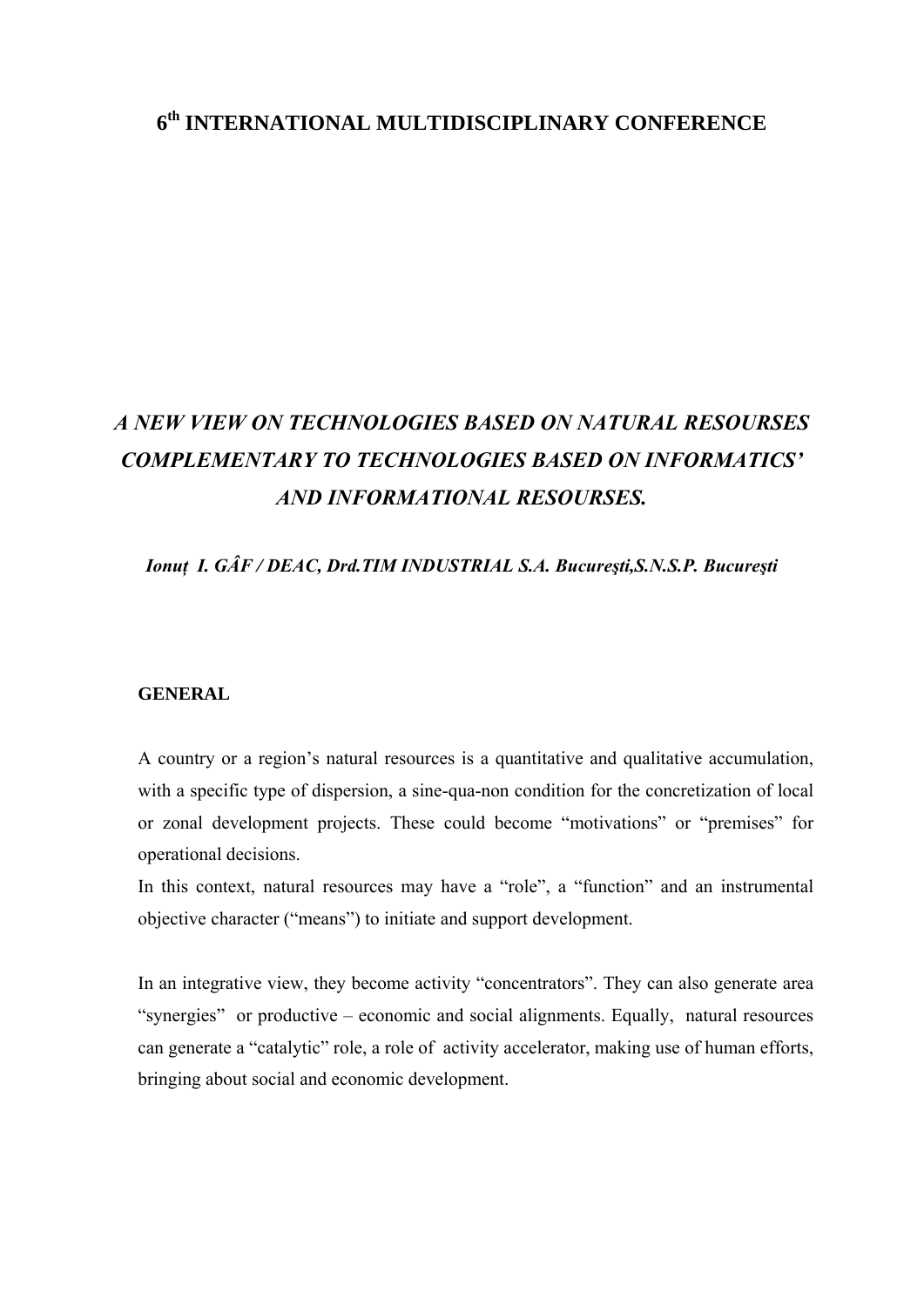

*Fig. 1* Role, functions and instrumentality of natural resources

Natural resources - as objective existence - can create a vector force for production meant for export, being an increased attraction for foreign investors as well.

Attracting foreign investors is significantly related to the complex process of globalization. Resources are the ones that consolidate, from a quantitative, qualitative and operational point of view, the flow of exchange, that increase delocalization, make an operational impact on the highest updated performance levels.

As a result, an increase of competitiveness in locations with natural usable resource accumulations, that is an alignment to global competitiveness, is always expected. Labor productivity, operationally reached on a particular type of exploitable and usable resource, is impelled at the highest possible specific comparative level.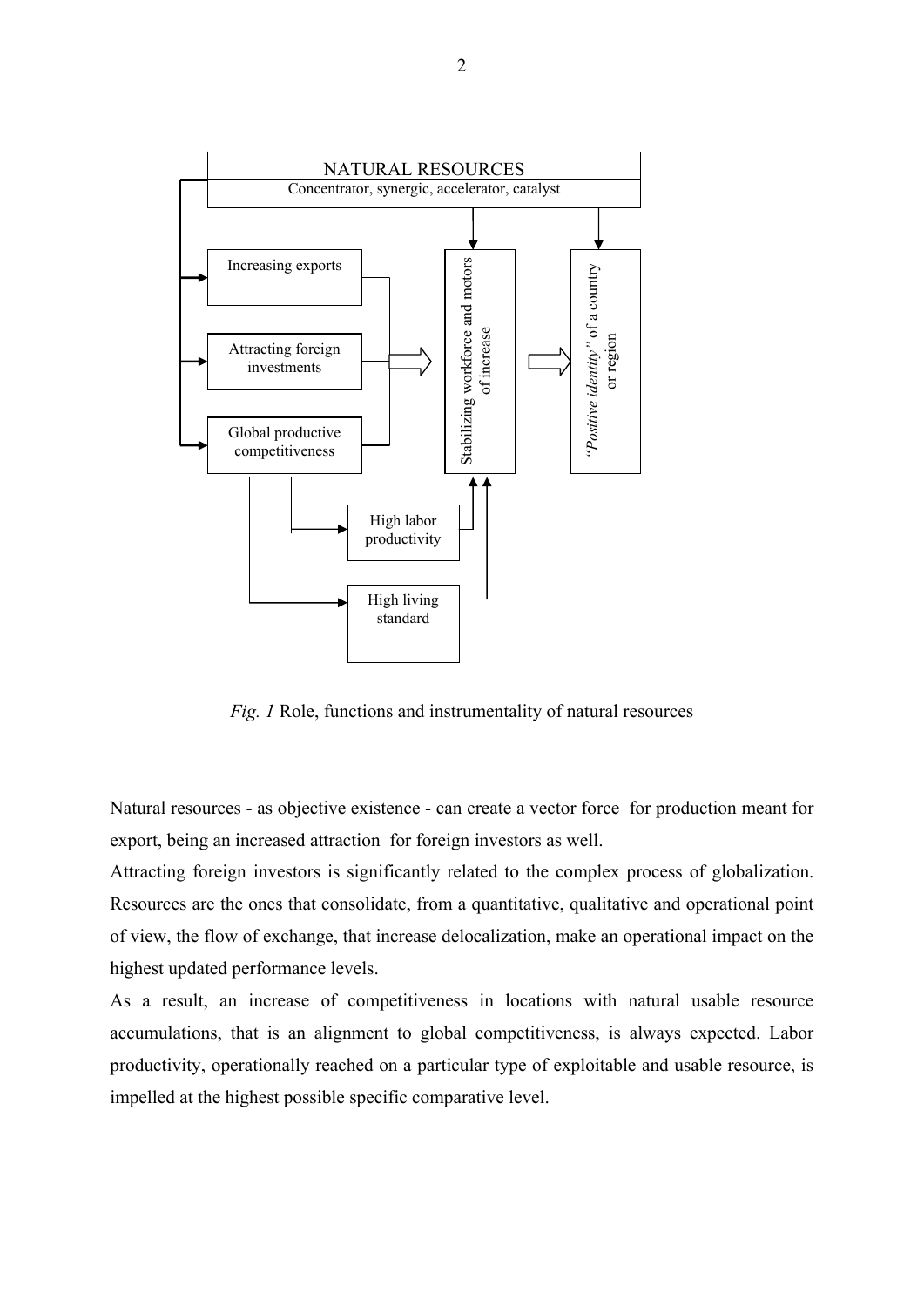The closest consequences of the above situation is reflected in the creation and stabilization of workforce, increase of living standard and especially in the accepted operational, planned stabilization of motors of economic increase.

By and large, the existence of natural resources, their competitive exploitation and use generate a "positive identity" of a country or region.

# **EXAMPLES OF "POSITIVE IDENTITIES" IN VARIOUS COUNTRIES GENERATED BY THE EXISTENCE, EXPLOITATION AND USE OF NATURAL RESOURCES**

Exploitation and making use of *forestlands* in *Sweden* represents \$10 – 11 billion per year, covering the country's oil, clothes and food imports.

The investments in Swedish forestlands are around \$ 1-1.5 billion per year, and approximately 26% of the total workforce of the country are connected to forestry.

In *Finland* the situation is similar, 25% of the country's export is related to forestry, a quarter of the world's production of cardboard ad paper belonging to this state.

Over 350 local communities in *Canada* depend on exploitation and making use of forestlands (1 of 17 jobs is in this field).

In *Argentina,* 25% of the export volume comes from off-shore oil, and 90% of the oil equipment are made in the country.

*The Netherlands* is an example of competitiveness based on production and making use of natural resources in the flower market of the world, and *Italy* is competitively highly placed in the production of ceramics.

In *Canada* almost 400 thousand jobs are directly connected to building materials coming from local resources, the country being leader in high productivity environment friendly technologies in the field.

It is thus obvious that natural resources can generate productive and economic operation ensembles that have a positive impact on the respective owner country.

A country like *Romania* can become prosperous and productive virtually in any field o activity, as long as natural resources are present in the productive and economic process and when they are exploited and put to use efficiently.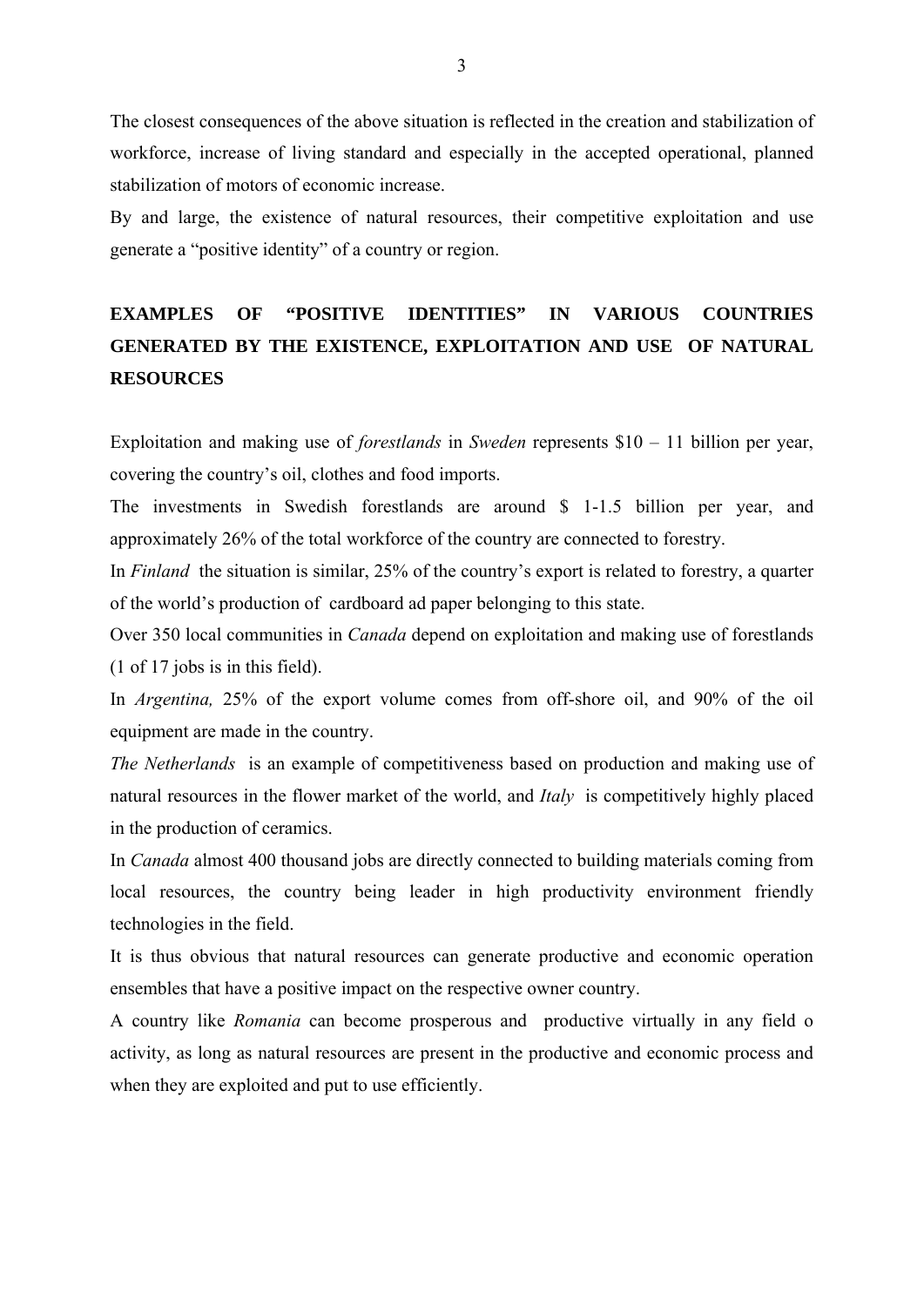Equally, a country has to be directed to new technologies – especially the ones in informatics – keeping at the same time its interest for traditional, technically and technologically rehabilitated industries, based on natural resources.

This combination is more feasible, compared to an exclusive extreme attachment to the field of informatics as long as natural resource based technologies could physically generate real added value.

### **ELEMENTS OF THE "NEW ECONOMY"**

The first decade of the  $21<sup>st</sup>$  century is a period of decantation, that is introduction of "new economy" development lines, which synthetically could be characterized by the following :

Communication without frontiers;

• Disappearance of traditional limitations and boundaries between domains;

Liberalization of trade and investments;

• New, faster and increased transport, delocalization and localization between areas, regions, etc.;

Change, improvement and rapid increase of technologies;

Increased rate of change in all fields;

Increase of demand and consume of new products and services:

• Innovations and productivity become instruments of increase and prosperity;

• Semi-processed or processed materials change in "integrated manufacturable goods";

• Operationalization of competitive advantage coming from differentiations between products and technologies;

• *Comparative advantage* turns into *competitive advantage;*

New partnerships and cooperation and strategic alliances.

In the orientations and tendencies from above, natural resources are catalysts of economic and social development. Stimulation, that is focusing interest on the objective, real role played by natural resources in the "new economy" of creating *competitive advantages* , becomes important.

National and international economic reality is characterized by aspects such as:

• In various countries and regions, economic development is still closely connected to the functioning of exploitation and making use of natural resources;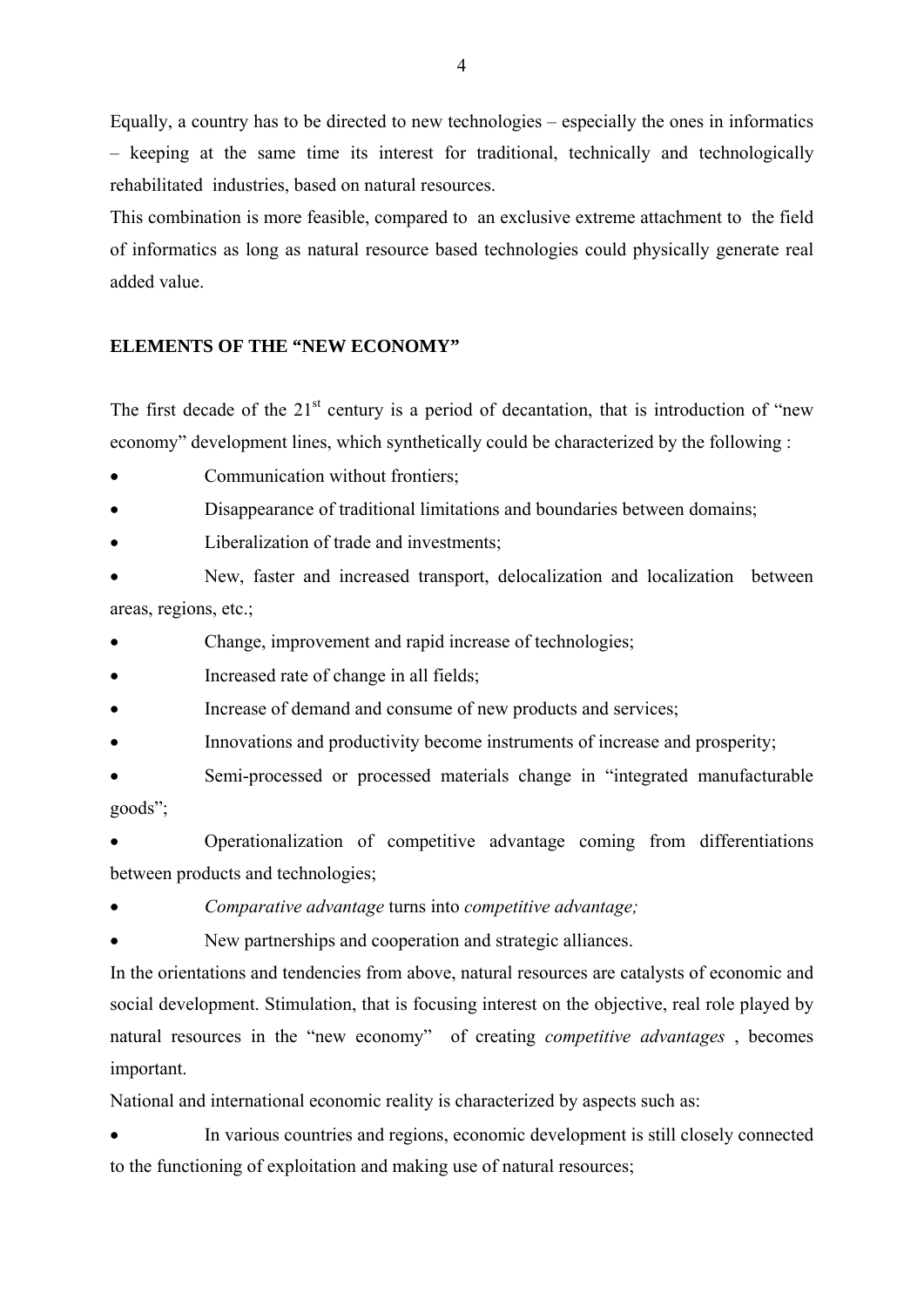In the course of time, but at present as well, the way in which natural resources contributed and is contributing to providing existence and development of human society is acknowledged as positive;

The immediate and medium term effects of exploitation and making use of natural resources contribute to drawing up solutions of economic and social progress in various less developed, or economically less dynamic countries.

Industries become inter-relational and inter-correlated. Industry groups are already becoming sub-systems submitted to commitments of generating competitive advantages, most frequently based on natural resources motivating new productive actions (generated by opportunities offered by employees in mining industry).

## **COMPLEMENTARITY OF INFORMATICS' AND INFORMATIONAL TECHNOLOGIES**

When large technology systems were shattered, at least four dominant technology types were established in the general production and industrial environment: *a*) the ones with information processing; *b*) for new materials; *c*) clean modern technologies; and *d*) biotechnologies.

*Information* is the "substance" or material submitted to processing in informational technological processing.

*Informatics* provides physical electronic support for the respective technologies.

The most significant impact of informational technologies is the existential modification of the configuration and content of communication.

In modern times, economic and technical information is highly characterized by accuracy, relevance, consistence, opportunity, concision.

Industries exploiting and making use of natural resources basically apply intensively information.

In this context, the complementarity *"natural resources – informational resources – informatics' resources"* highlight an intrinsic productive and strategic, deeply correlative, non-antagonistic co-existence.